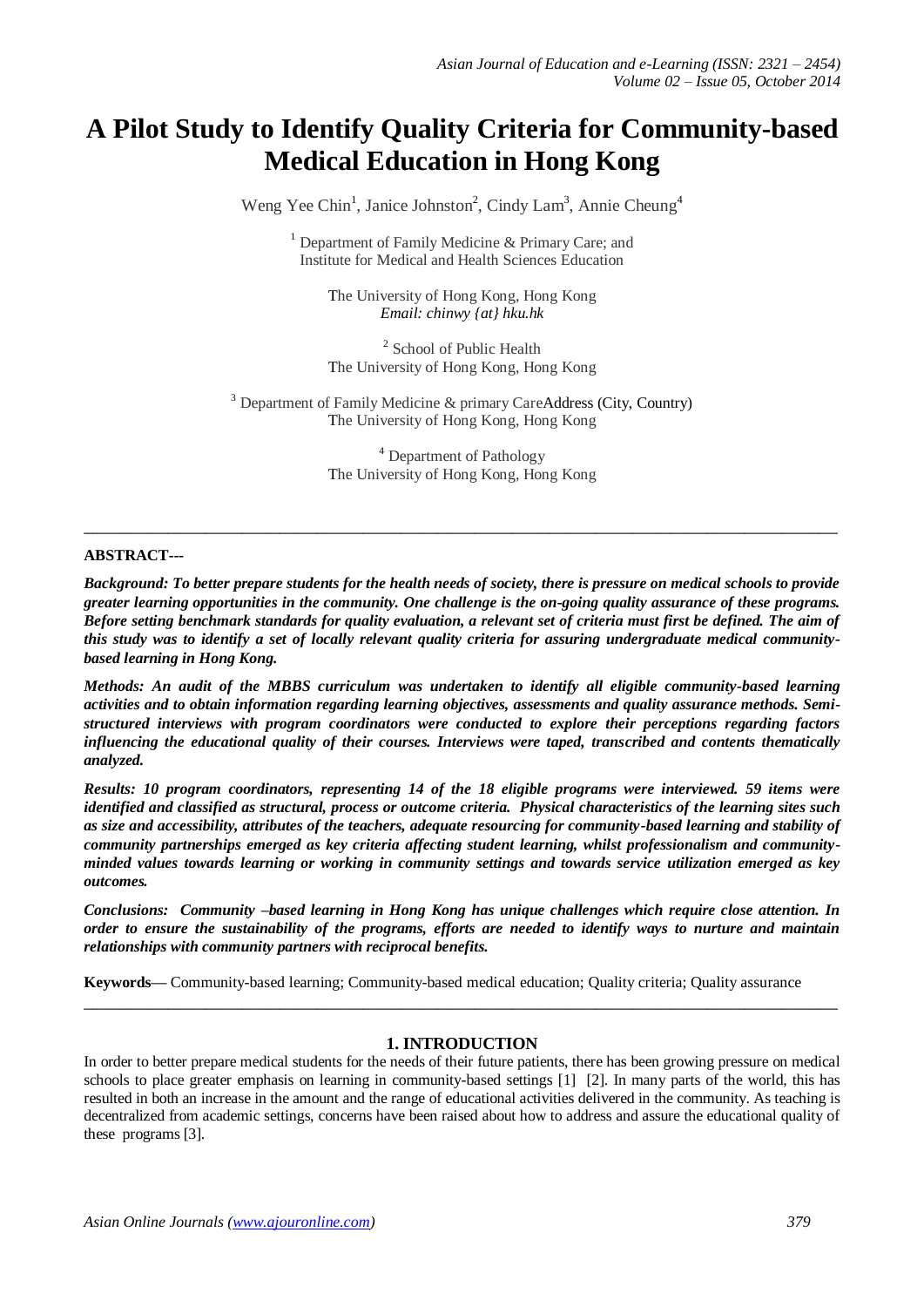The medical school at the University of Hong Kong's (HKU) Li Ka Shing Faculty of Medicine has its roots as the Hong Kong College of Medicine for Chinese, which was set up in 1887 to introduce Western medical education to the region [4]. To meet the demands for quality assurance, the Faculty undertakes periodic curriculum reviews and over recent years, has been active in revising both the program contents and pedagogy. In late 2008, an accreditation review process of the two local medical schools was performed by the Hong Kong Medical Council. One recommendation resulting from this review was for greater emphasis to be placed on community-based teaching. Globally, a major impediment to the expansion of community- based medical education however has been the challenge of assuring that students can be provided with an adequate quality of teaching and learning [3].

Community-based learning at HKU takes place throughout the entire five-year undergraduate medical curriculum, which has a focus on early clinical exposure (Table 1). In the first three years, it is used to learn about public health, social advocacy and community services. Students are introduced to healthcare delivery in both public and private sectors which is necessary to help broaden their understanding of Hong Kong's mixed economy healthcare system. During this time students learn how patients interact with the healthcare system, and practice clinical, interpersonal and communication skills. Students are exposed to community-based primary and secondary services to learn how each interacts with each other and with tertiary healthcare. In the senior years, students undergo attachments or placements in primary care and ambulatory settings, and have visits or attachments with other community-based services delivered by specialists and multi-disciplinary teams. In addition to these compulsory core-learning activities, students are given protected curriculum time to undergo elective studies, with many students choosing service-type electives in neighboring areas of need, most commonly, rural China.

Community-based learning at HKU is delivered across a number of different medical disciplines and taught by a mixture of honorary staff and community volunteers with support from the Faculty. Unlike curricula in some other countries, there is no long-term community-based/ rural immersion or extensive general practice preceptorship [5]. Instead, community-based learning activities fall into one of the following categories: field trips ('visits') to community health care services; attachments to clinicians based in the community; placements to multidisciplinary primary care or ambulatory clinics; community-based public health projects [6]; and elective study modules.

Much has been written about the need to optimize learning environments to foster better student learning, with many highlighting the need for active student engagement, adequate learning resources (usually in terms of equipment and patients), and the attributes of the ideal teacher or preceptor [7 8]. The United Kingdom in particular has been very proactive in setting and ensuring quality standards for community-based learning [9]. However benchmarks set in other countries are neither valid nor feasible in Hong Kong. Unlike settings such as United Kingdom, Australia and Canada where community-based learning takes place predominantly in general practice, and where doctors are financially subsidized or compensated when supervising students in their practice [9 10], Hong Kong is heavily reliant on the goodwill of community volunteers, from both public and private sectors, to provide the learning opportunities and resources for our students. As a result there is only limited control and choice of learning environments for students, and teacher training cannot be fully enforced. Furthermore, significant challenges arise for teachers in clinical service positions who have to balance the demands of service delivery and teaching. In the public sector, high patient volume leaves little time to teach, whereas in the private sector, time spent teaching directly translates into loss of income. Standards for the physical characteristics of the learning sites also need to be adapted for our local context as Hong Kong is a very densely populated urban city where space is a premium. An extra consultation room to accommodate students in most clinics is considered a luxury rather than the norm.

In order to assure the quality of community-based learning over the whole curriculum, a framework is needed which defines which criteria need to be evaluated and benchmarked. Drawing on the literatures of quality improvement, clinical teaching effectiveness and experiential learning theory, Shipengrover and James [11] proposed a system-based approach to evaluating community-based education which includes examining:

- The **structural input variables** which includes the people (clinicians/ teachers, learners and patients) and the learning environment (surgeries, clinics, classrooms);
- The **educational process activities** (which includes curriculum, instructional methods and assessment techniques); and
- **Outcome measures** (to assess the effectiveness of the educational process)

This approach examines both the inputs, outputs as well as the 'through-puts' which the authors have dubbed the 'black box.'

The aim of this pilot study was to explore the views of faculty involved in coordinating community-based learning programs and activities to identify the key factors influencing educational quality in our setting. The specific objective of the study is to generate locally relevant criteria (including outcomes) by which educational quality in community-based learning can be evaluated in our setting.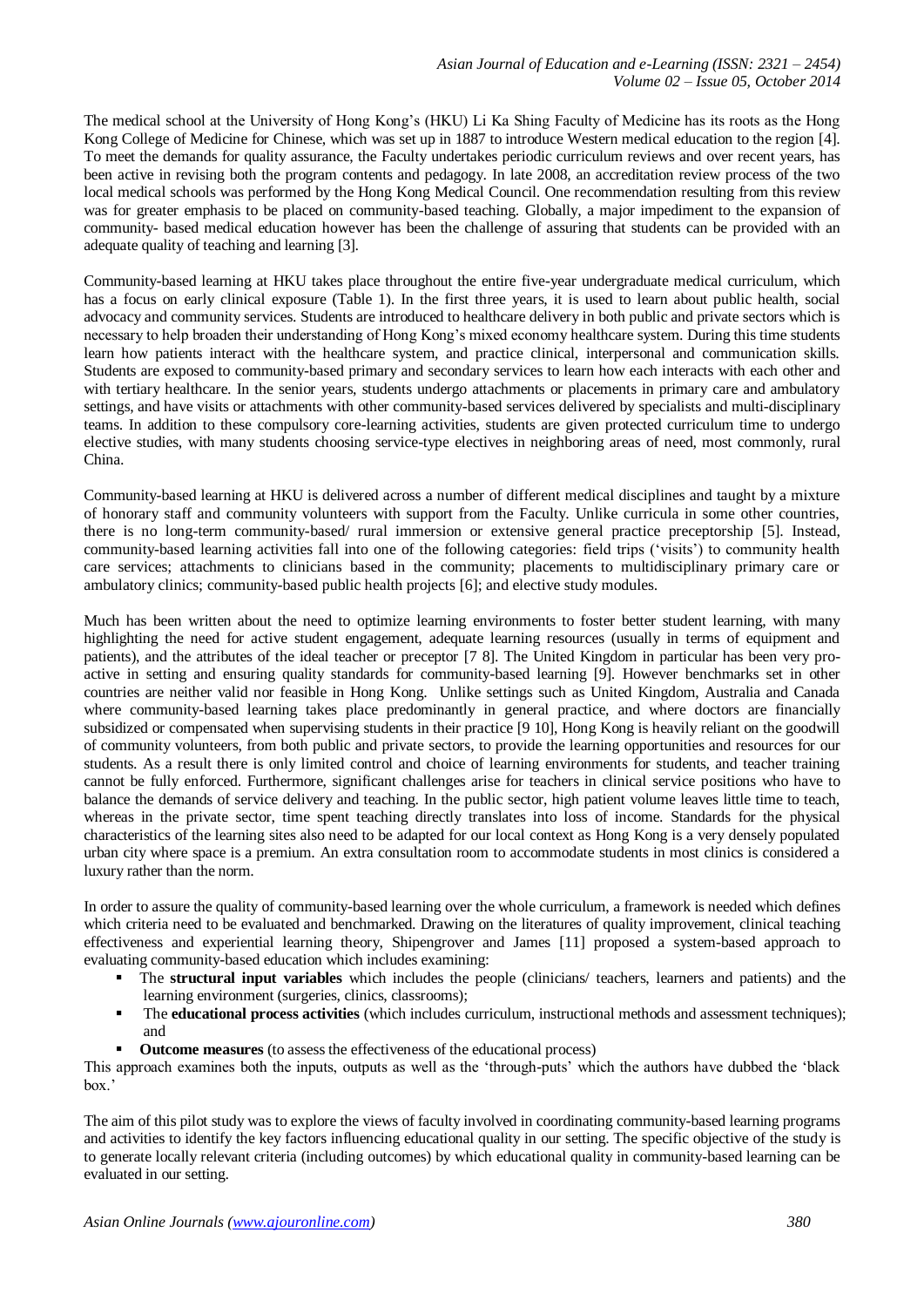# **2. MATERIALS AND METHODS**

This was qualitative study using one-one-one interviews with staff involved in the planning of community-based learning ay the Li Ka Shing Faculty of Medicine, The University of Hong Kong.

An initial curriculum review was undertaken to identify all community-based learning activities in the MBBS curriculum. This was undertaken by reviewing all program handbooks, followed by a class by class search using the Faculty of Medicine's on-line Curriculum Map which was constructed based on the 2009-2010 MBBS curriculum.

Program coordinators involved with community-based teaching were subsequently identified using the membership lists of the planning sub-committees of the MBBS curriculum committee, provided by the Faculty Office.

Each coordinator was contacted by e-mail to confirm that their activity or program fit our inclusion criteria for community-based learning as defined in our study. For the purpose of this study we defined community-based learning as any activity which occurred outside of a University or teaching hospital setting, and where the learning was facilitated predominantly by non- academic staff (i.e. community-based/ honorary teachers) or voluntary members of the community. A follow-up e-mail was sent inviting the coordinators of all eligible programs to participate in one-on-one interviews. Those who consented were provided with an advance copy of the semi-structured interview guide (see Figure 1). Interviews were conducted by a research assistant, audio-taped, transcribed and summarized.

Content analysis of the transcripts were performed by one of the authors (WC) and a research assistant who worked together to extract and analyze the key themes. Comments which reflected characteristics of an educational activity that determined whether it met the learning needs of the students were extracted and summarized into a descriptive criterion. Comments which related to desired skills, knowledge, attitudes or behaviors of the student were identified as desired learning outcomes. Each criteria was then categorized according to Shipengrover's model as either a structural variable, a process activity or a desired learning outcome [11]. Items relating to similar themes were grouped together to define the key categorical themes for quality in community-based learning.

Ethics approval was received from the Institutional Review Board of the University of Hong Kong. The project proposal was endorsed by the Li Ka Shing Faculty of Medicine's Institute of Medical and Health Sciences Education Research and Scholarship Committee.

## **3. RESULTS**

#### *3.1 Curriculum Audit*

The audit of the curriculum identified 18 programs or learning activities which fit the study's inclusion criteria. These were administered by 12 different departments, and delivered across all five years of the curriculum. 10 program coordinators, representing 8 disciplines and 14 of the programs were available for interview (Table 1). All interviews lasted between 30-45 minutes.

All programs and activities had explicit learning objectives which were described in student handbooks, and most community-based learning was supported by other forms of faculty-based teaching such as lectures, clinical teaching or small-group tutorials. Surveillance and evaluation of most community-based learning activities were typically undertaken by the administering department. Monitoring for most activities was performed using student evaluations either in the form of end-of-term written feedback (using standardized checkbox forms or open-ended questions), or verbal feedback through staff-student consultation meetings. Staff-student consultation meetings, often performed in conjunction with a student debriefing session, were identified as a key method to obtain and provide two-way feedback regarding the programs with meeting notes documenting both student comments and the responses from the Department's representatives. Other forms of evaluation used included review of student logbooks (including the monitoring of checklists to ensure that students have been adequately exposed to core conditions), and marking of written assignments (such as case reports or commentaries). One program undertook formal pre-post program evaluations to assess program effectiveness, and one program used reflective writing to identify changes in student attitudes resulting from their learning experiences. One program undertook site visits of their placement sites. (**Table 1**)

## *Interview Findings*

Given the diverse nature of the teaching programs, many themes emerged from the interviews. 59 items were identified which were categorized as either a structure or process criterion or a desired student outcome (**Table 2**). 20 criteria relating to human resourcing, characteristics of the learning site or the teachers were classified as structural variables. 24 items relating to curriculum content or structure, instructional methods and assessments were categorized as process activities. 15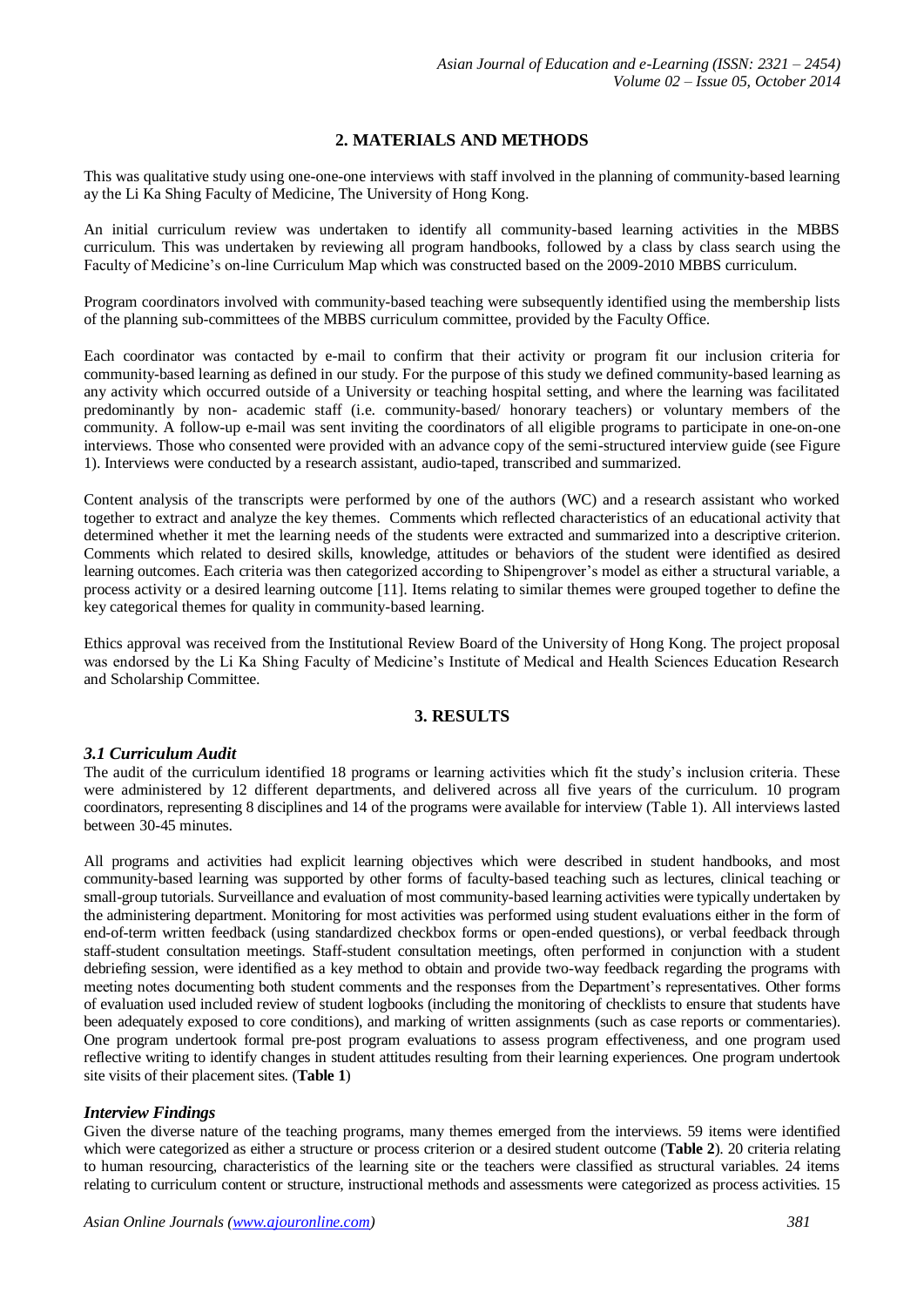items which referred to desired student outcomes were classified as outcome measures. Criteria with similar themes were grouped together generating 15 thematic categories for quality in community-based learning: Strong community partnerships; sufficient manpower; adequate teacher support; physical characteristics of the site supportive to student learning; teacher characteristics which support student learning; sufficient patient resources to support learning; communityoriented curriculum structure; well-designed programs; non-didactic learning approaches; appropriate assessment strategies; on-going continuous quality improvement; knowledge of community health needs; skills to address important health problems in the community; community-minded values and social awareness; professional behaviors.

## **4. DISCUSSION**

Medical schools across Asia have attempted to undergo educational reforms in recent years, with a number trying to implement innovative community-based learning curricula [12 13]. One common theme has been the constant challenge of ensuring the quality and standards of the teaching and learning.

This was an exploratory study to identify potential evaluation criteria for community-based learning in our setting. Much of the literature relating to quality assurance of community-based education has come from settings where the context, culture and healthcare systems are very different to that in Hong Kong [14] . Complicating the task was a lack of a uniform definition for community-based learning [15]. Literature from settings with well-established government-subsidized primary care systems (such as the United Kingdom, Australia and Canada) tended to equate community-based learning with general Practice [16] or rural placements [5]. Other settings (particularly developing countries) tended to equate community-based learning with public health projects such as implementation of health, hygiene or vaccination programs, or servicing underprivileged or remote communities [12 17]. Despite this, many of the criteria identified by our respondents such as teacher attributes, teacher training and sufficient patient resources to support student learning were similar to those already described in international literature [9]. This was primarily due to the generic nature of many of the items which were applicable to medical education in any environment. Similar to other settings, the desired outcomes identified had social and community-oriented themes emphasizing student attitudes and behaviors.

#### *Community partners and teachers*

As all community-based teaching sites provided the service on a voluntary basis, community partners and teachers who had been involved with our programs over many years were highly valued by program coordinators. Establishment of such partnerships often involved personal relationships with key individuals within community organizations.

*"It's important that you keep in regular contact with the sites which are helping to provide the community-based teaching. You need to make sure that they are not experiencing any problems as well as give them regular student feedback- they need to feel that they are important contributors to the student training".*

High retention rates of teachers, adequate number of attachment sites, and good service track record were all regarded as important criteria to ensure the sustainability and quality of the programs.

*"We know there are some attachment sites which are better than others – we try to send as many of our students to those if possible"*

#### *Accessibility and commuting time*

A number of respondents raised the issue of time effectiveness of community-based learning. Given the relatively short duration of many activities, accessibility to the learning site, in particular commuting times relative to the length of the activity emerged as an important criterion.

*"Some of our best teachers work in remote communities, such as on out-lying islands, but it can take students 2 hours to get there as they need to take public transport and a ferry"*

As our students do not drive (as there is nowhere to park and traffic is very congested), easy accessibility by public transport and short commuting times were raised as an important factor to facilitate student learning.

Some activities where larger groups of students were involved provided a shuttle bus service to get them to activities in a timely manner.

Sometimes activities can be delivered more effectively by bringing the community-teachers to the Faculty rather than to send students into the community. One faculty member recounted that a half-day visit to the Red Cross to understand the role and functioning of the blood bank and to learn about blood transfusions had been converted into a one hour didactic lecture as students found it excessively inconvenient to travel to the blood bank by public transport, resulting in poor attendance.

#### *Community-oriented curriculum structure*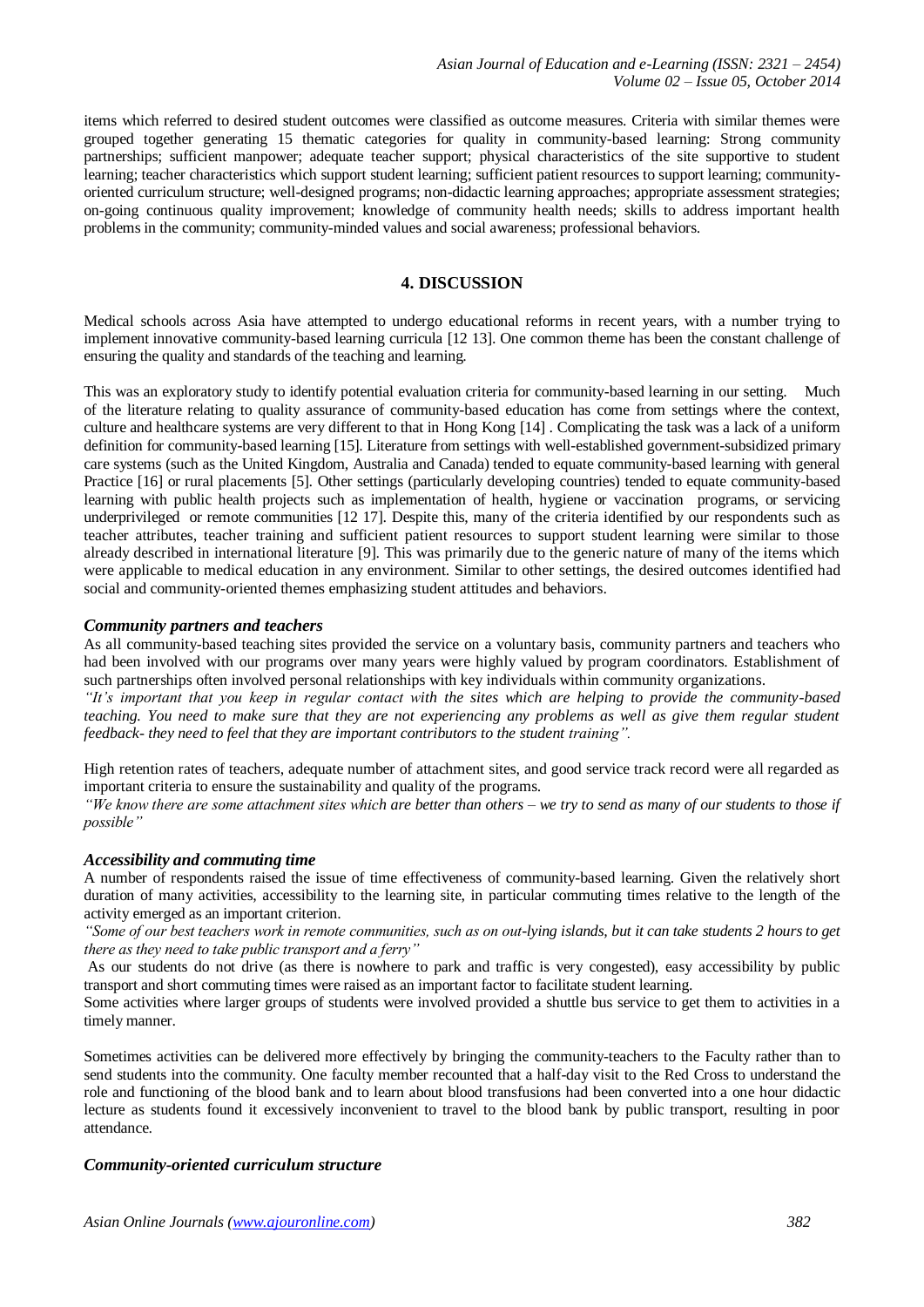There was a perception that the amount of curriculum time devoted to community-based learning relative to hospitalbased learning had an impact on student attitudes towards community-based medicine. A number of respondents perceived that students often held community-based learning with a lower priority and postulated that it was the result of the hospital-centric nature of the overall undergraduate curriculum. "…*so many hours are spent on the wards seeking rare and unusual cases*" and that a more generalist approach to learning would be more beneficial to enhancing the outcomes of student learning as opposed to *"the way that undergraduate medicine is taught with medicine and surgery being so sub-specialized these days.*"

#### *Appropriate assessment strategies*

Another issue raised by respondents was the need to better align assessment strategies to desired learning outcomes. One respondent commented that "…*students do not value these* (community-based learning) *experiences as they do not feel that they contribute to passing exams*." Once again, respondents felt students held community-based learning opportunities which were not explicitly assessed in lower regard, "…*and simply don't show up*".

#### *On-going continuous quality improvement*

Student feedback obtained in end-of-clerkship staff-student consultation meetings (SSCMs) was identified as an important process used by respondents to monitor student learning. Similar to other settings, our program coordinators seemed to be aware of which activities and sites provided better educational experiences [11], and some had already developed their own evaluation criteria. Amongst the most commonly used criteria were: high student satisfaction as expressed through consistent high student ratings (either from feedback forms or by verbal feedback during staff-student consultative meetings), and noticeable changes in student attitudes as detected in debriefing sessions or through writing assignments. Low rates of absenteeism appeared to be an indicator of activities which were most valued by students. Monitoring of attendance rates was considered an important component of program evaluation.

#### *Barriers to aligning student learning with outcomes*

In discussing potential outcomes of learning, respondents identified the need for students to be more socially aware, socially responsible, community-minded and patient-centered. Concerns however were raised about the potential impact of observing practices in the community which may be inconsistent with learning outcomes. One of the examples given was related to the nature of the local health care system where there are large discrepancies between public and private sectors. Service delivery within the private sector was perceived to be more consumer-driven than evidence-based, which had the potential to contradict the learning outcome for students to be more mindful about responsible health care utilization. *"… Students might not think it unusual for patients* (in the private sector) *to request and receive total body MRIs as part of a check-up because they see it really happening when they are on their placements."* 

In another example, one respondent highlighted that as a result of Hong Kong's mixed economy health care system (where 90% of tertiary but only 20% of primary care is publically funded) patients who were unable to afford care in the private sector often sought care from tertiary out-patient settings. As a result, students were actually seeing primary care conditions being treated in hospital-based settings and may not learn to develop a community-minded approach to managing conditions which ought to be managed at a community level.

#### *4.1 Limitations*

There were a number of limitations to this study. The 59 criteria identified in this study were based on the responses of only 10 faculty members, and do not represent all stakeholders involved in community-based learning in Hong Kong. A followup study to examine the views of other stakeholders including students, future employers and community members is needed to develop a more extensive set of criteria for benchmarking standards of quality for teaching and learning in the community. As the nature of community based learning in our curriculum is so diverse, another study limitation is that only generic criteria were generated, which will still need to be tailored to the specific goals and objectives of each program.

## **5. CONCLUSION**

Community –based learning in Hong Kong has many unique challenges which require close attention. Although there are a number of structural factors which may ultimately limit the scope and extent of community–based learning, student outcomes can be enhanced by assuring the cohesiveness of the curriculum and through implementation of learning activities and assessments which directly address the desired student outcomes. In order to ensure the sustainability of the programs, efforts are needed to identify ways to nurture relationships with community partners with reciprocal benefits.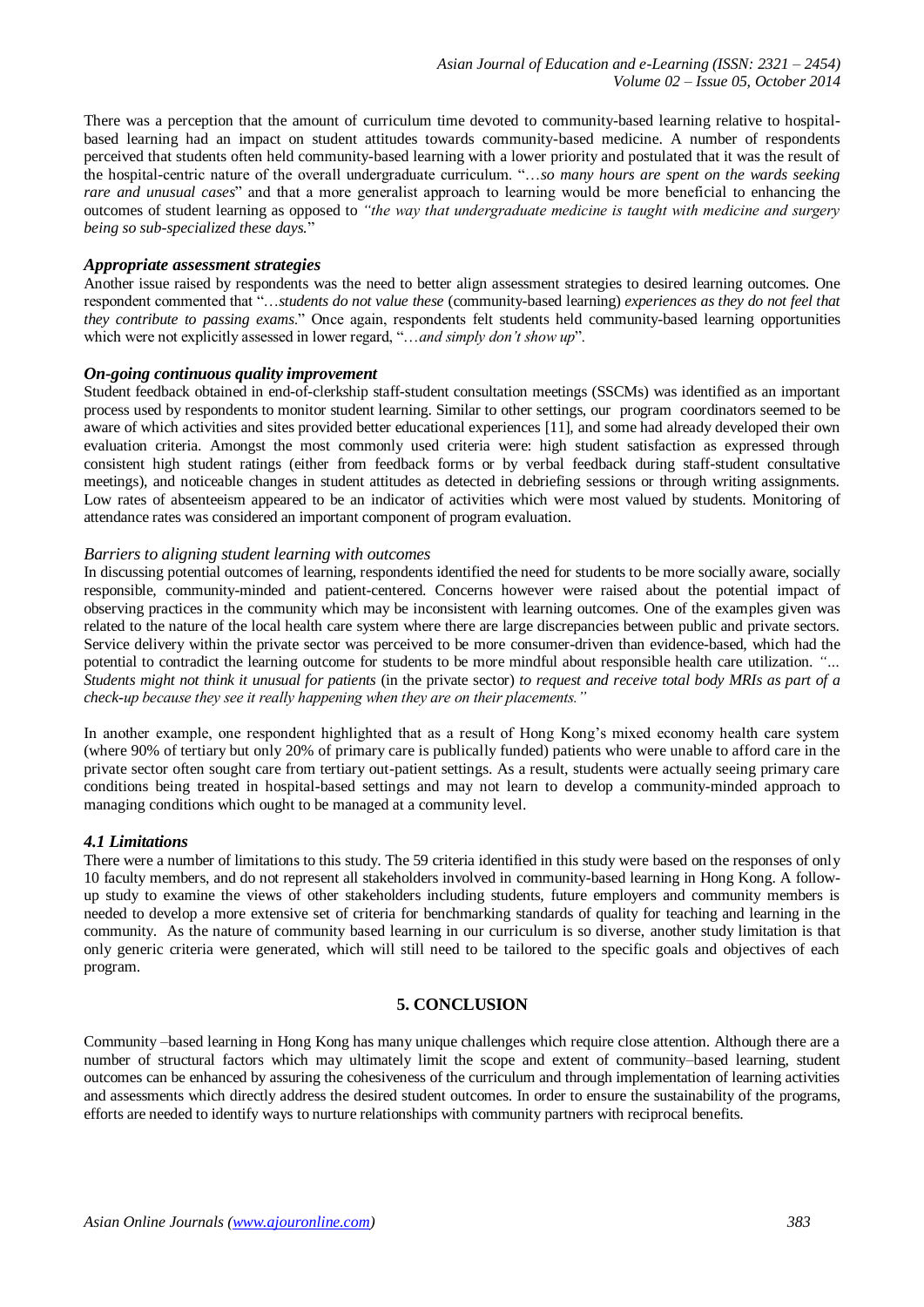#### **6. ACKNOWLEDGEMENT**

The investigators wish to acknowledge Mr. Mathew Mak who was the research assistant who performed, transcribed and helped to code the transcripts. We also wish to thank the program coordinators who generously agreed to participate in this project. This study was funded by the University of Hong Kong's Seed Funding Program for Basic Research

## **7. REFERENCES**

- [1] Habbick, BF, Leeder, SR. Orienting medical education to community need: a review. *Medical Education* 1996;30:163-71.
- [2] GMC. Tomorrow's Doctors: Recommendations on Undergraduated Medical Curriculum. London: General Medical Council, 1993.
- [3] Murray, E, Modell, M. Community-based teaching: the challenges. *British Journal of General Practice* 1999;49:395-98.
- [4] Lau, CS, editor. *Celebrating 120 years of Medical Education*. Hong Kong: Hong Kong University Press, 2006.
- [5] Worley, P, Silagy, C, Prideaux, D, et al. The Parallel Rural Community Curriculum: an integrated clinical curriculum based in rural general practice. *Medical Education* 2000;34(7):558-65.
- [6] Leung, GM, Fielding, R, Chan, M-F, et al. The development and evaluation of an integrated community-based, patient-centred learning activity at the University of Hong Kong. *Medical Education* 2002;36:992-95.
- [7] Bowen, JL, Stearns, JA, Dohner, C, et al. Defining and evaluating quality for ambulatory care educational programs. *Academic Medicine* 1997;72(6):506-10.
- [8] Sutkin, G, Wagner, E, Harris, I, et al. What Makes a Good Clinical Teacher in Medicine? A Review of the Literature. *Academic Medicine* 2008;83(5):452-66 10.1097/ACM.0b013e31816bee61.
- [9] Cotton, P, Sharp, D, Howe, A, et al. Developing a set of quality criteria for community-based medical education in the UK. *Education for Primary Care* 2009;20(3):143-51.
- [10] Kennedy, EM. Beyond vertical integration Community based medical education. *Australian Family Physician* 2006;35(11):901-03.
- [11] Shipengrover, JA, James, PA. Measuring instructional quality in community-orientated medical education: looking into the black box. *Medical Education* 1999;33:846-53.
- [12] Marahatta, SB. Community based medical education: prospects and challenges. *Kathmandu University Medical Journal* 2009;7(27):194-95.
- [13] Lam, TP, Lam, BYY. Medical Education Reform: The Asian Experience. *Academic Medicine* 2009;84(9):1313- 17 10.097/ACM.0b013e3181b18189.
- [14] Bowen, JL, Irby, DM. Assessing quality and costs of education in the ambulatory setting: a review of the literature. *Academic Medicine* 2002;77(7):621-80.
- [15] Magzoub, ME, Schmidt, HG. A taxonomy of community-based medical education. *Academic Medicine* 2000;75(7):699-707.
- [16] Howe, A. Twelve tips for community-based medical education. *Medical Teacher* 2002;24(1):9-12.
- [17] Kristina, TN, Majoor, GD, van der Vleuten, CPM. Defining generic objectives for community-based education in undergraduate medical programmes. *Medical Education* 2004;38(5):510-21.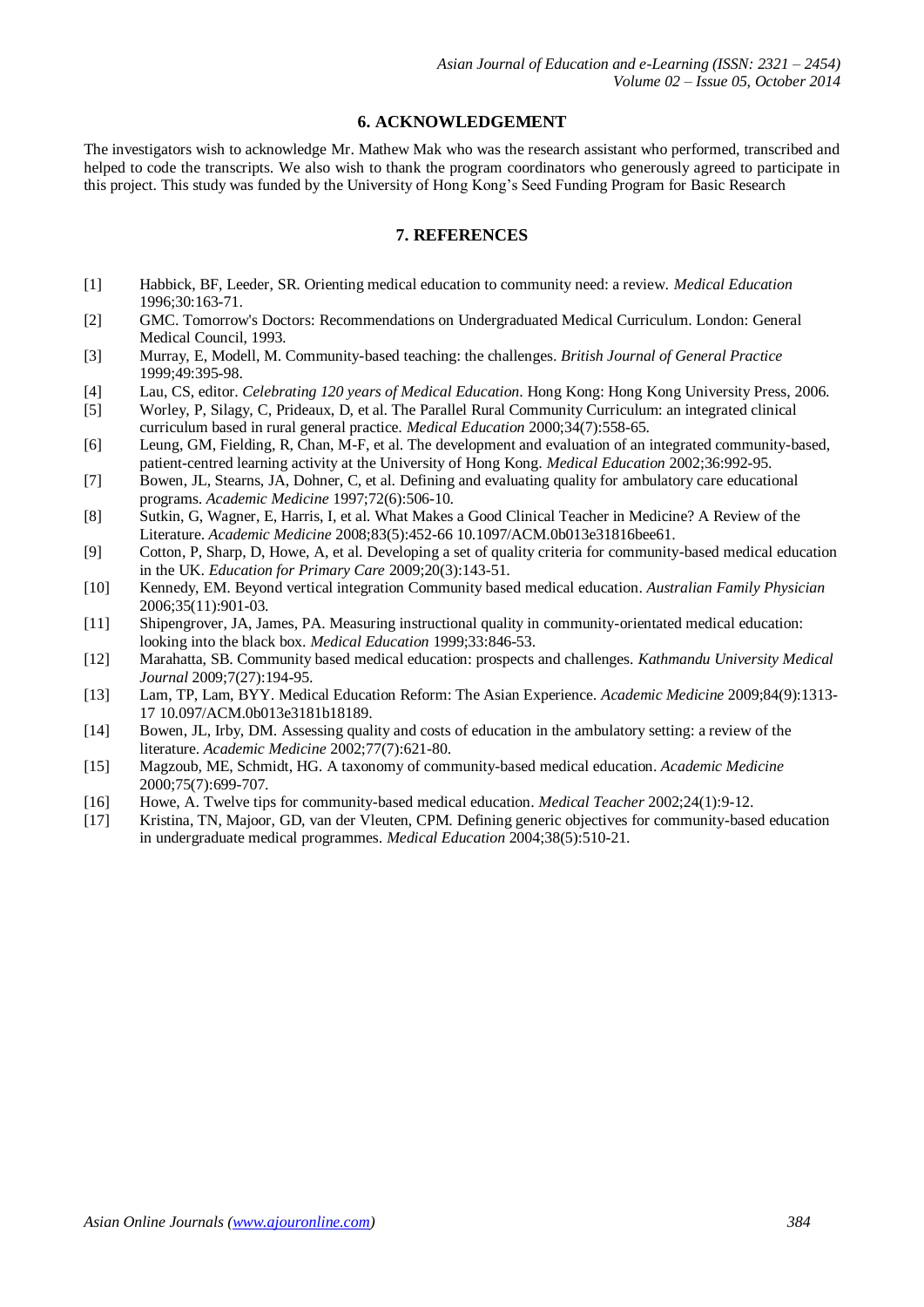## **Interview Guide**

- 1. What criteria do you use when selecting the sites or settings for the community-based components of your program?
- 2. What criteria do you use when selecting the teachers for the community-based components of your program?
- 3. What teaching strategies are employed to facilitate active student engagement in the community-based components of your program?
- 4. In your opinion, what are the most important criteria which need to be considered for ensuring educational quality in community based learning?
- 5. What methods do you use to maintain or evaluate the quality of the community-based components of your program?
- 6. Are your students assessed on their community-based learning?
- 7. What assessment methods or measures would be useful for evaluating learning outcomes (including knowledge/skills/ attitudes or values/ behaviors) in community-based medical education?
- 8. What have been the main difficulties or challenges encountered (such as program design/implementation/evaluation) in carrying out community-based teaching?
- 9. How can the quality of the community based learning in your program be enhanced?
- 10. What do you think should be included as generic over-arching objectives for community-based medical education in the overall MBBS curriculum?
- 11. How do you think the achievement of these objectives can be evaluated?

**Figure 1:** Semi-structured interview guide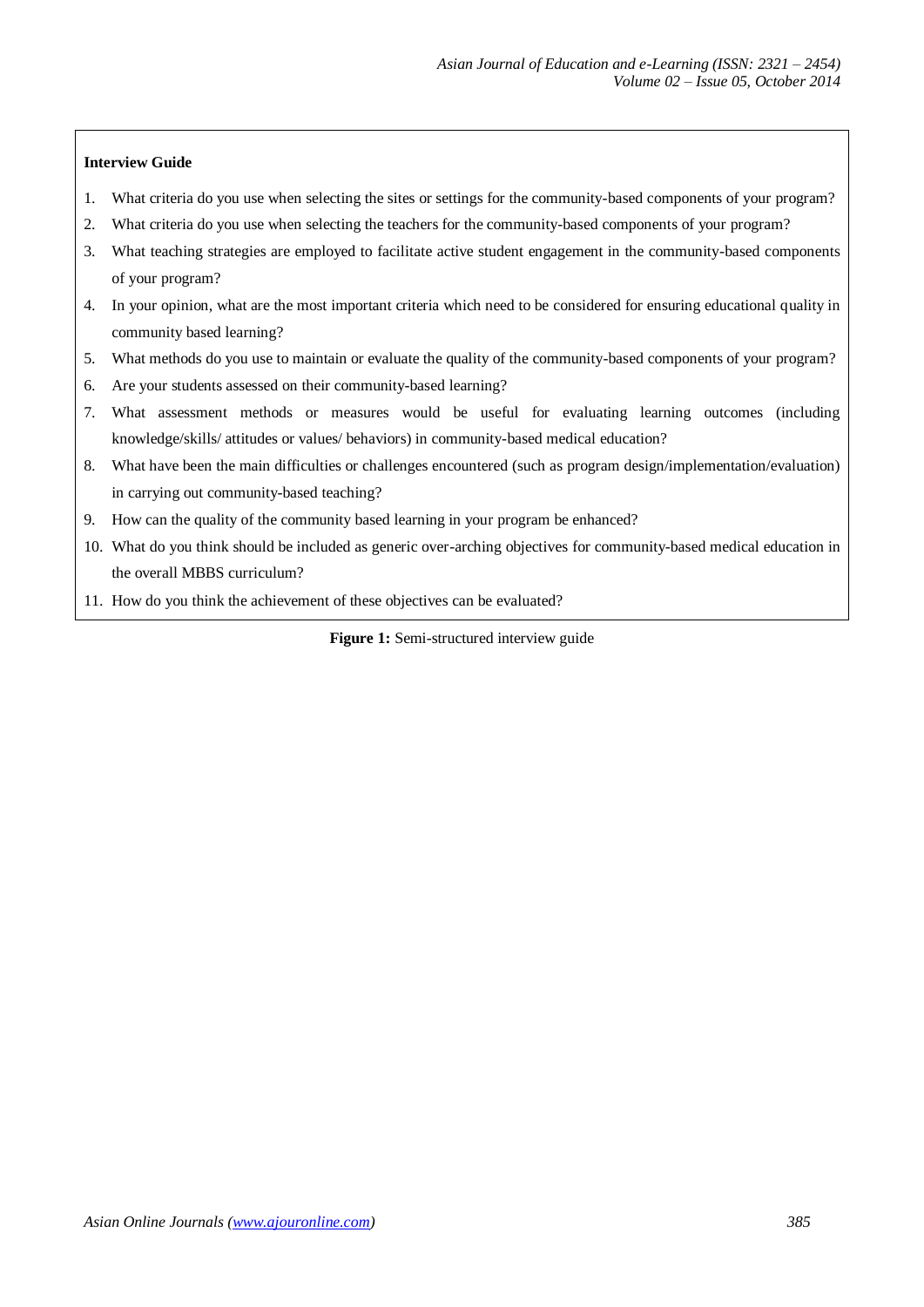| <b>MBBS</b>         | <b>Teaching Program</b>                                         | <b>Description</b>                                                                                                                                     | Coordinating                                       | <b>Evaluation Processes</b>                                                     |
|---------------------|-----------------------------------------------------------------|--------------------------------------------------------------------------------------------------------------------------------------------------------|----------------------------------------------------|---------------------------------------------------------------------------------|
| Year                |                                                                 |                                                                                                                                                        | <b>Discipline</b>                                  |                                                                                 |
| I, II               | <b>Clinical Visits Program</b>                                  | Visit to various community<br>health care services                                                                                                     | Family Medicine &<br>Primary Care                  | Student reports                                                                 |
| II, III             | Patient Care Project<br>(Feel-Link)                             | Health project involving<br>community volunteers                                                                                                       | <b>Community Medicine</b><br>and School of Nursing | Student reports<br>Feedback forms<br>Reflective journal                         |
| $\rm II\text{-}III$ | Patient Care Project<br>(Mother-Baby)                           | Health project involving<br>community volunteers                                                                                                       | <b>Community Medicine</b><br>and<br>Pediatrics     | Student reports<br>Reflective journal                                           |
| I, II, III          | <b>Special Studies Module</b>                                   | Elective studies                                                                                                                                       | (Faculty administered)                             | Student and teacher<br>feedback forms                                           |
| Ш                   | TB Clerkship                                                    | Attachment to an out-patient<br>chest clinic/ bedside teaching<br>at a TB hospital                                                                     | <b>Community Medicine</b>                          | <b>SETL</b><br>End-of-term SSCM                                                 |
| $\rm III$           | <b>Family Practice</b><br><b>Attachment Program</b>             | Attachments with family<br>doctors in public and private<br>primary care settings                                                                      | Family Medicine &<br>Primary Care                  | <b>SSCM</b><br>Feedback forms                                                   |
| IV-V                | Pediatrics Primary Care<br>Program                              | Visit to a Child Health Care<br>Centre;<br>Attachment with private sector<br>community-based pediatricians                                             | Pediatrics & Adolescent<br>Medicine                | End-of-term SSCM<br><b>Feedback Forms</b><br>Case reports                       |
| IV-V                | <b>Rehabilitation Medicine</b><br>Program                       | Visits to various community-<br>based rehabilitation service<br>centers                                                                                | <b>Rehabilitation Medicine</b>                     | None                                                                            |
| $\text{IV-V}$       | Palliative Care Program                                         | Hospice visits                                                                                                                                         | <b>Clinical Oncology</b>                           | None                                                                            |
| IV-V                | <b>Smoking Cessation</b><br><b>Skills Program</b>               | Attachment to smoking<br>counselling and cessation<br>centers                                                                                          | Community Medicine                                 | Pre- and post-module<br>questionnaire<br><b>Feedback Forms</b>                  |
| IV-V                | <b>Community Family</b><br>Medicine Clinic<br>Placement Program | 4-day placement at a multi-<br>disciplinary primary care clinic                                                                                        | Family Medicine &<br>Primary Care                  | End-of-term SSCM<br>Feedback forms<br>Site visits<br>Student logbook            |
| IV-V                | Primary Care<br><b>Counselling Program</b>                      | Half-day attachment to<br>primary care clinic with family<br>doctors trained to provide<br>counselling                                                 | Family Medicine &<br>Primary Care                  | End-of-term SSCM<br>Feedback forms<br>Student reflective<br>writing             |
| $IV-V$              | <b>Surgery Ambulatory</b><br>Care Program                       | Attachment to a surgical<br>ambulatory care center                                                                                                     | Surgery                                            | End-of-term SSCM<br>Student Logbook                                             |
| IV-V                | Medicine Primary Care<br>Program                                | Attachments to private practice<br>physicians in the community,<br>Attachments to hospital triage<br>clinic and Advanced Integrated<br>Medicine Clinic | Medicine/Family<br>Medicine                        | Case reports and<br>commentary<br>End-of-term SSCM<br>Student feedback<br>forms |
| IV-V                | Private Practice<br>Program                                     | Attachment to various<br>departments at a private<br>hospital                                                                                          | Multiple disciplines<br>(Faculty administered)     | Feedback forms<br>Student logbook                                               |
| $IV-V$              | Chinese Medicine<br>Program                                     | Attachments with Traditional<br>Chinese Medicine practitioners                                                                                         | Chinese Medicine                                   | Student reports<br>End-of-term SSCM                                             |
| IV-V                | Obstetrics and<br><b>Gynecology Primary</b><br>Care Program     | Visit to the Family Planning<br>Association                                                                                                            | Obstetrics and<br>Gynecology                       | End-of-term SSCM                                                                |
| $IV-V$              | <b>Community Psychiatry</b>                                     | Attachment with community-<br>based clinical psychologists<br>and visits to various<br>community-based psychiatric<br>services                         | Psychiatry                                         | End-of-term SSCM                                                                |

# **Table 1:** Descriptions of community-based learning activities in the MBBS curriculum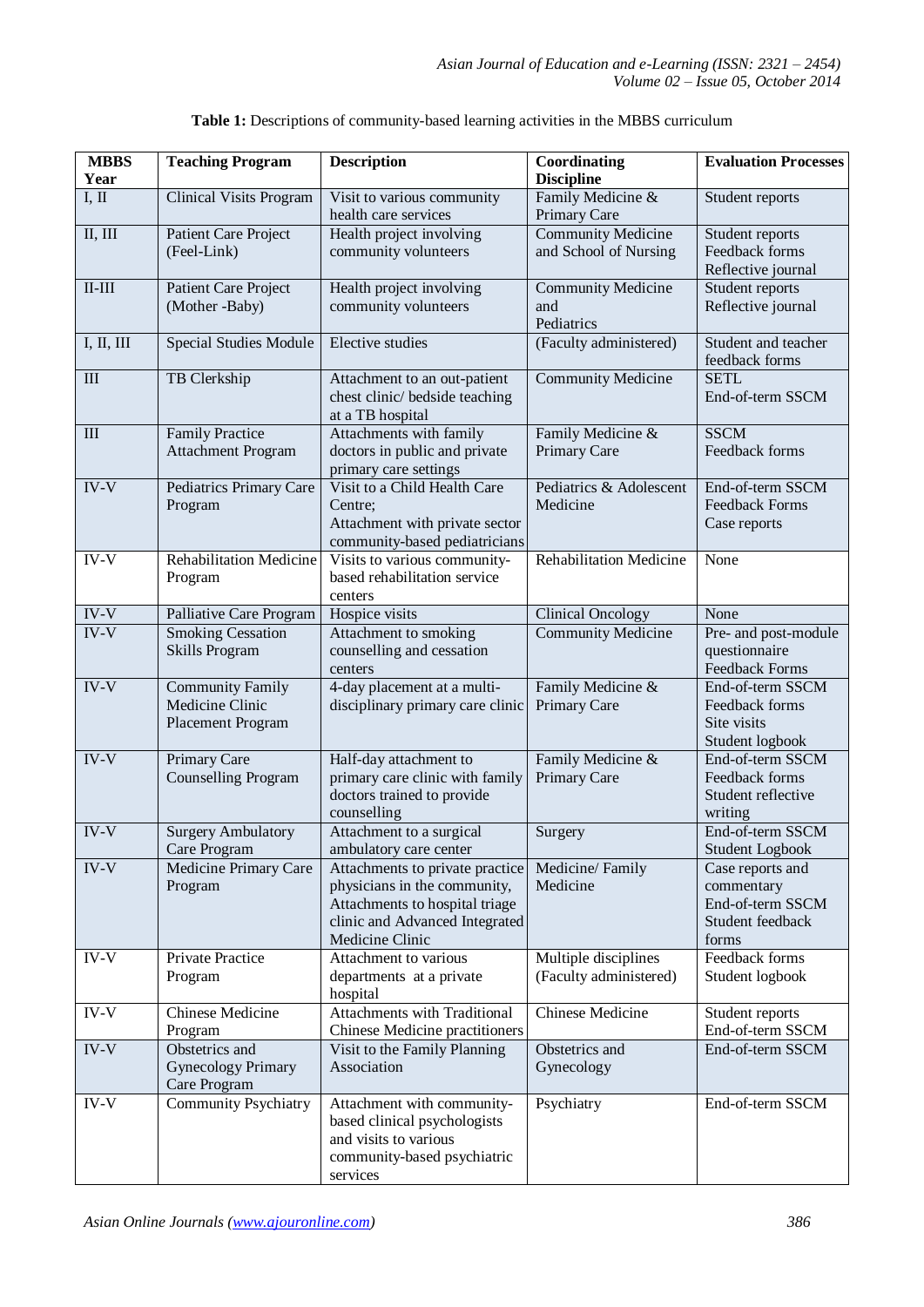# **\*Representatives of the shaded programs participated in the interviews.**

| Activities: | <b>Visits</b> are group excursions or field trips for the purpose of first-hand observation<br>Attachments are attachments to a clinical practice or health care service with a named<br>supervisor with the aim of understanding the nature of the practice or to gain specific clinical<br>skills<br><b>Placements</b> involve supervised practice in approved clinical situations |  |
|-------------|--------------------------------------------------------------------------------------------------------------------------------------------------------------------------------------------------------------------------------------------------------------------------------------------------------------------------------------------------------------------------------------|--|
| Evaluation  | <b>SSCM</b> : staff-student consultation meetings                                                                                                                                                                                                                                                                                                                                    |  |
| processes:  | <b>SETL</b> : standardized student evaluations on teaching and learning<br><b>Reports:</b> written homework such as case reports, commentaries or reflective writing                                                                                                                                                                                                                 |  |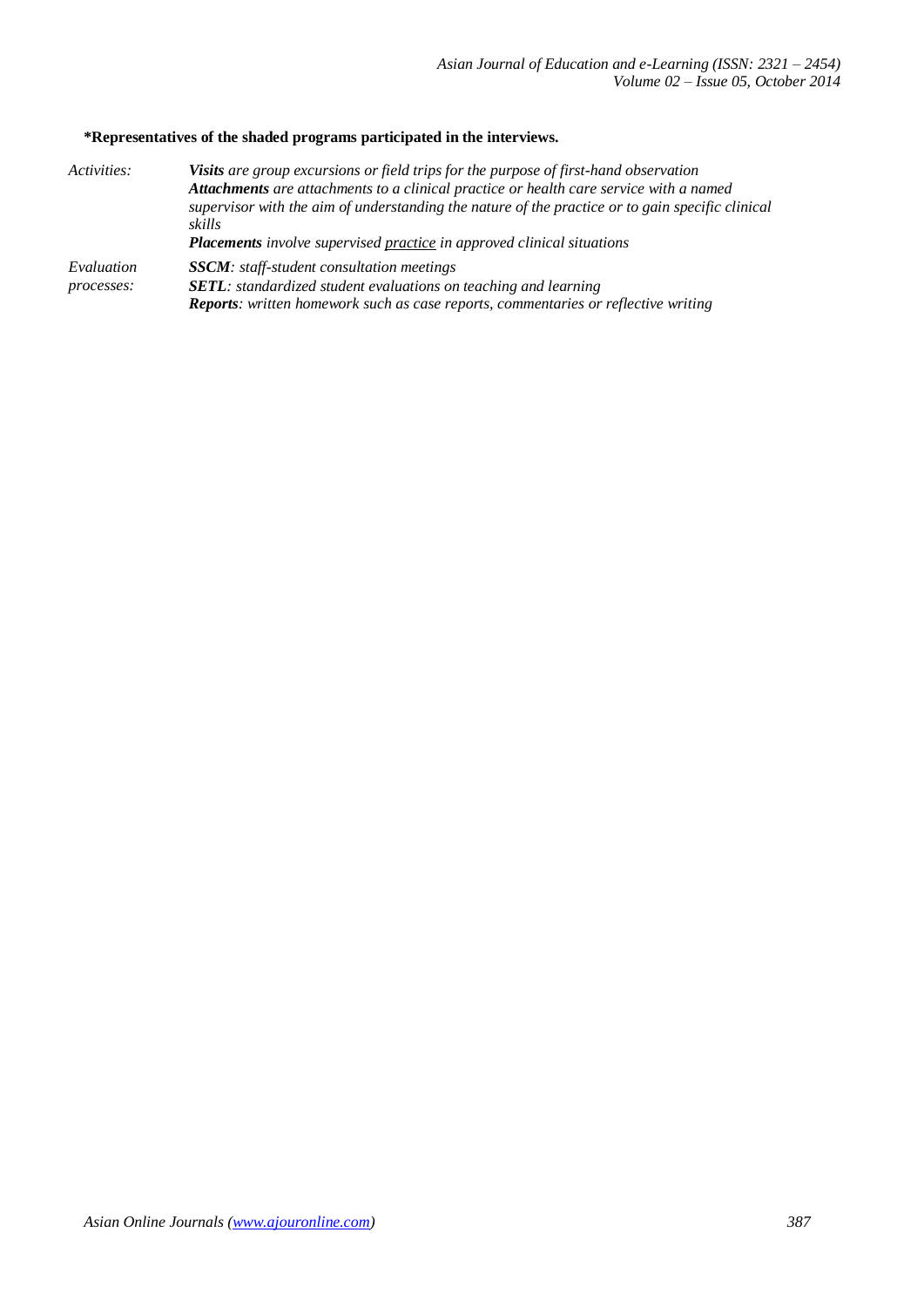|    | <b>Structural Variables (People and Learning Environment)</b>                            |                                                                                                                             |  |  |  |
|----|------------------------------------------------------------------------------------------|-----------------------------------------------------------------------------------------------------------------------------|--|--|--|
| 1. | <b>Strong community</b>                                                                  | Partnerships with organizations and/ or health care workers with<br>$\blacksquare$                                          |  |  |  |
|    | partnerships                                                                             | good track record in service provision.                                                                                     |  |  |  |
| 2. | <b>Sufficient manpower</b>                                                               | Sufficient number of teachers;                                                                                              |  |  |  |
|    |                                                                                          | Low turnover rate of teachers;                                                                                              |  |  |  |
| 3. | Adequate teacher support                                                                 | Teacher training provided;                                                                                                  |  |  |  |
|    |                                                                                          | Adequate remuneration or acknowledgement of teacher's<br>٠                                                                  |  |  |  |
|    |                                                                                          | contributions.                                                                                                              |  |  |  |
| 4. | <b>Physical characteristics of</b>                                                       | Adequate space to accommodate student;<br>п<br>Short commuting time from faculty (attachments/visits);<br>٠                 |  |  |  |
|    | the site supportive to student<br>learning                                               | Easy accessibility using public transport;<br>٠                                                                             |  |  |  |
|    |                                                                                          | Can ensure student safety (electives)<br>$\blacksquare$                                                                     |  |  |  |
| 5. | <b>Teacher characteristics</b>                                                           | Clinically competent;<br>٠                                                                                                  |  |  |  |
|    | which support student                                                                    | Provides feedback;<br>٠                                                                                                     |  |  |  |
|    | learning                                                                                 | Encourages active participation;<br>٠                                                                                       |  |  |  |
|    |                                                                                          | Able to identify the students' learning needs;<br>٠<br>٠                                                                    |  |  |  |
|    |                                                                                          | Good professional role model/mentor;<br>Has dedicated time to teach;<br>٠                                                   |  |  |  |
|    |                                                                                          | Student-centred approaches;                                                                                                 |  |  |  |
|    |                                                                                          | Teachers with sufficient experience and expertise in specific area<br>٠                                                     |  |  |  |
|    |                                                                                          | of healthcare.                                                                                                              |  |  |  |
| 6. | Sufficient patient resources to support                                                  | Sufficient quantity and diversity of patients to provide students<br>Ξ                                                      |  |  |  |
|    | learning                                                                                 | with enough exposure/ practice;<br>Patients are willing to assist in medical student training;<br>٠                         |  |  |  |
|    |                                                                                          | Spectrum of the conditions representative of the most common                                                                |  |  |  |
|    |                                                                                          | or important conditions managed in the community.                                                                           |  |  |  |
|    |                                                                                          |                                                                                                                             |  |  |  |
|    |                                                                                          |                                                                                                                             |  |  |  |
|    | <b>Educational Processes Activities (Curriculum, Instructional Methods, Assessments)</b> |                                                                                                                             |  |  |  |
| 7. | <b>Community-oriented</b>                                                                | Curriculum should be more community-based and less specialty                                                                |  |  |  |
|    | curriculum structure                                                                     | focused:                                                                                                                    |  |  |  |
|    |                                                                                          | More curriculum time spent in the community;<br>Individual components for community-based teaching needs to<br>Ξ            |  |  |  |
|    |                                                                                          | be integrated with overarching learning outcomes of overall                                                                 |  |  |  |
|    |                                                                                          | course curriculum;                                                                                                          |  |  |  |
|    |                                                                                          | Community-based learning needs to be explicitly articulated in                                                              |  |  |  |
|    |                                                                                          | writing as part of the overall curriculum structure.                                                                        |  |  |  |
|    | 8. Well-designed programs                                                                | Cohesive and integrated with other parts of the curriculum;<br>Relevant to the local context and health problems            |  |  |  |
|    |                                                                                          | Clear aims, objectives and outcomes;                                                                                        |  |  |  |
|    |                                                                                          | Student handbooks and logbooks to guide learning;<br>٠                                                                      |  |  |  |
|    |                                                                                          | Designated faculty member to oversee the program.<br>п                                                                      |  |  |  |
| 9. | Non-didactic learning                                                                    | Interactive or problem-based learning;<br>٠<br>٠                                                                            |  |  |  |
|    | approaches                                                                               | Self-directed learning;<br>٠                                                                                                |  |  |  |
|    |                                                                                          | Use of experiential and inter-professional learning;<br>Use of reflection to consolidate learning;<br>٠                     |  |  |  |
|    |                                                                                          | Use of role play;<br>٠                                                                                                      |  |  |  |
|    |                                                                                          | Small-group or one-on-one learning;<br>٠                                                                                    |  |  |  |
|    |                                                                                          | Longitudinal contact.<br>٠                                                                                                  |  |  |  |
|    | 10. Appropriate assessment strategies                                                    | Assessment of knowledge, clinical competency, performance<br>٠                                                              |  |  |  |
|    |                                                                                          | and behaviors (e.g. teamwork, professionalism);<br>Assessment of presentation, reflective writing, critical appraisal,<br>٠ |  |  |  |
|    |                                                                                          | and commentary skills;                                                                                                      |  |  |  |
|    |                                                                                          | Assessment of community-based learning needs to be adequately                                                               |  |  |  |

**Table 2.** Quality criteria for community-based learning.